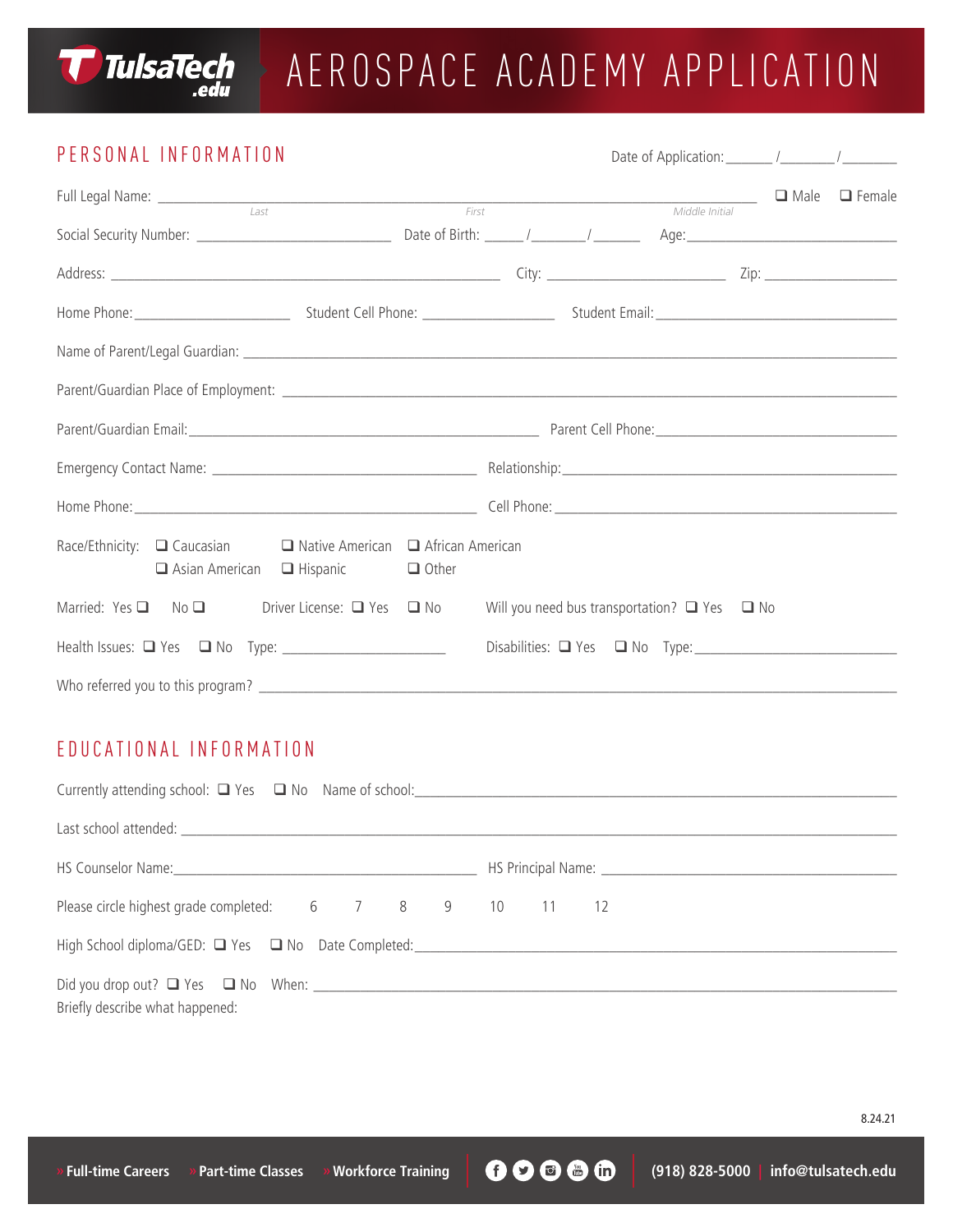| TulsaTech<br>AEROSPACE ACADEMY APPLICATION<br>.edu                                                                                                                                                                                                                                                                                                                                |
|-----------------------------------------------------------------------------------------------------------------------------------------------------------------------------------------------------------------------------------------------------------------------------------------------------------------------------------------------------------------------------------|
| Which of the following (if any) contributed to you leaving school?<br>$\Box$ Lack of interest<br>$\Box$ Behavioral difficulty $\Box$ Academic difficulty<br>$\Box$ Non-attendance<br>$\Box$ Marriage<br>$\Box$ Physical illness (explain below)<br>$\Box$ Other (explain below)<br>$\Box$ Employment<br>$\Box$ Needed at home (explain below)<br>$\Box$ Pregnancy<br>Explanation: |
| What was your approximate grade average in school? (circle one)<br>$\mathsf{D}%$<br>F<br>B<br>C<br>A<br>Are you attending a postsecondary school or education? (college, career-tech, etc.) $\Box$ Yes $\Box$ No<br>If Yes, please explain:                                                                                                                                       |
| If Yes, please explain:                                                                                                                                                                                                                                                                                                                                                           |
|                                                                                                                                                                                                                                                                                                                                                                                   |
| <b>BARRIERS</b><br>Homeless and/or Runaway: □ Yes □ No<br>Do you have transportation? $\Box$ Yes $\Box$ No                                                                                                                                                                                                                                                                        |